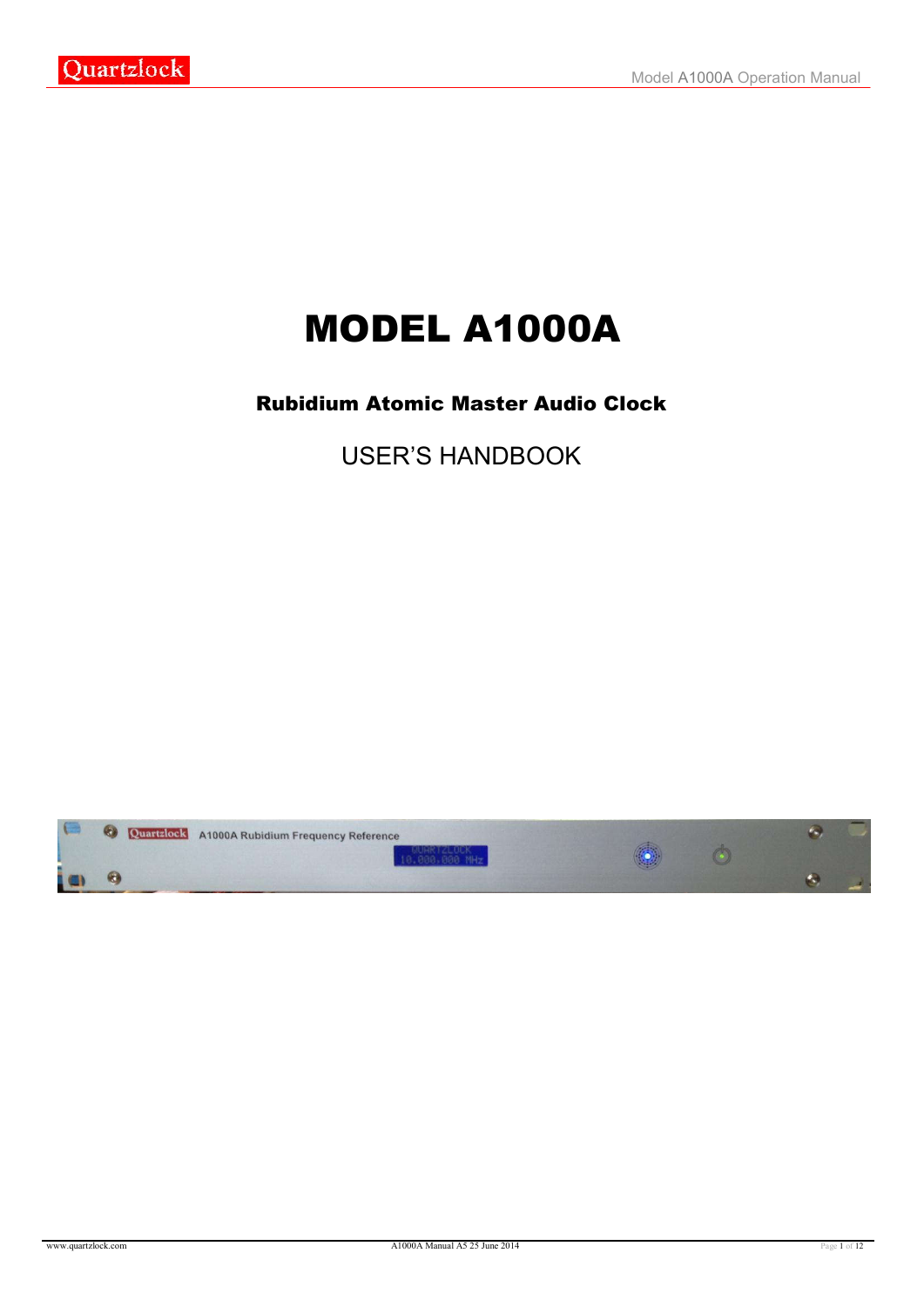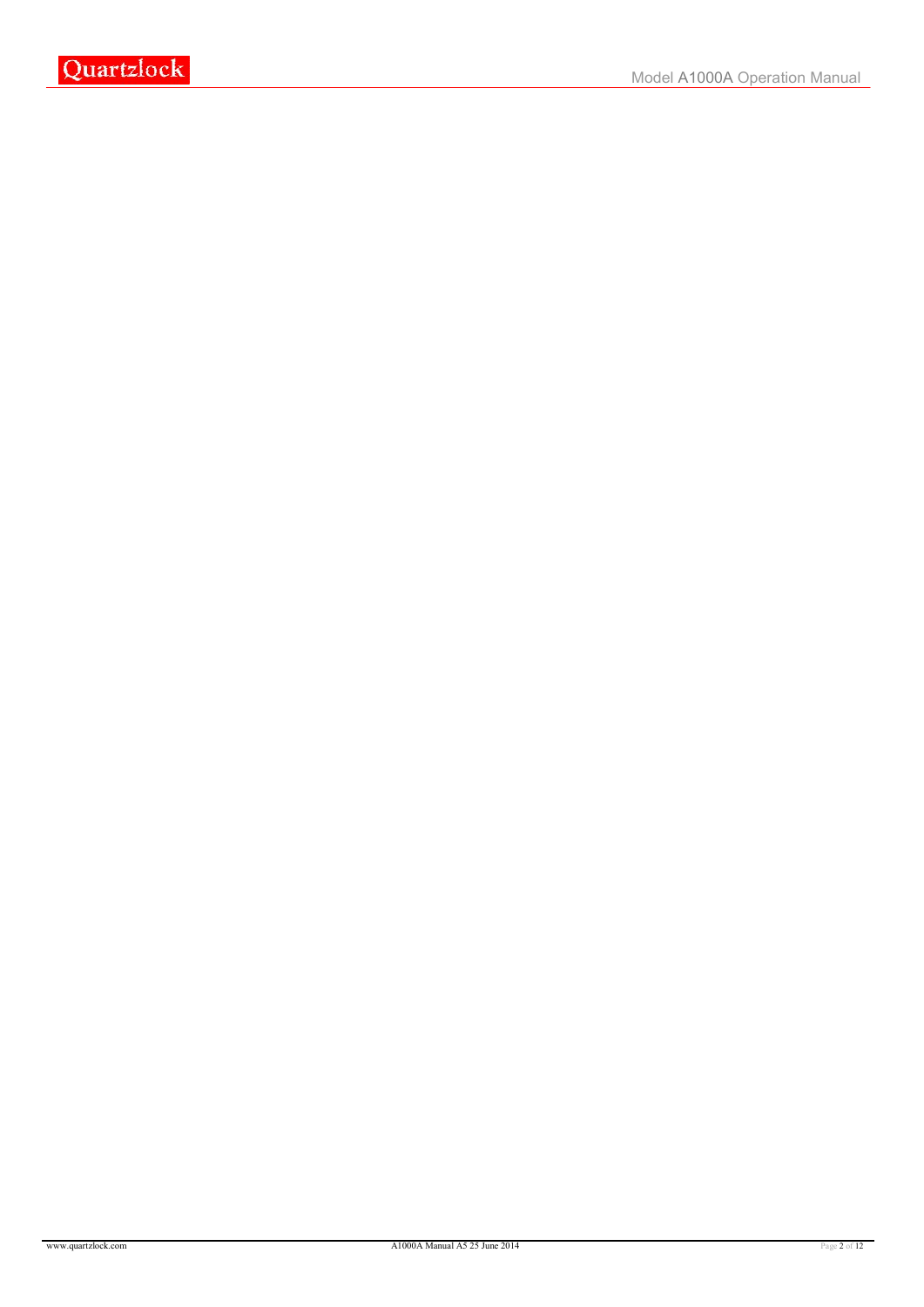# **Contents**

| General |    |
|---------|----|
| 1.1.1   |    |
| 1.1.2   |    |
| 1.1.3   |    |
| 1.2     |    |
| 13      | 5  |
| 1,3.1   | 5  |
| 1.3.2   | 5  |
|         | 5  |
|         | 5  |
|         |    |
| 2.1     |    |
| 3.      |    |
| 3 1     |    |
|         |    |
|         | 10 |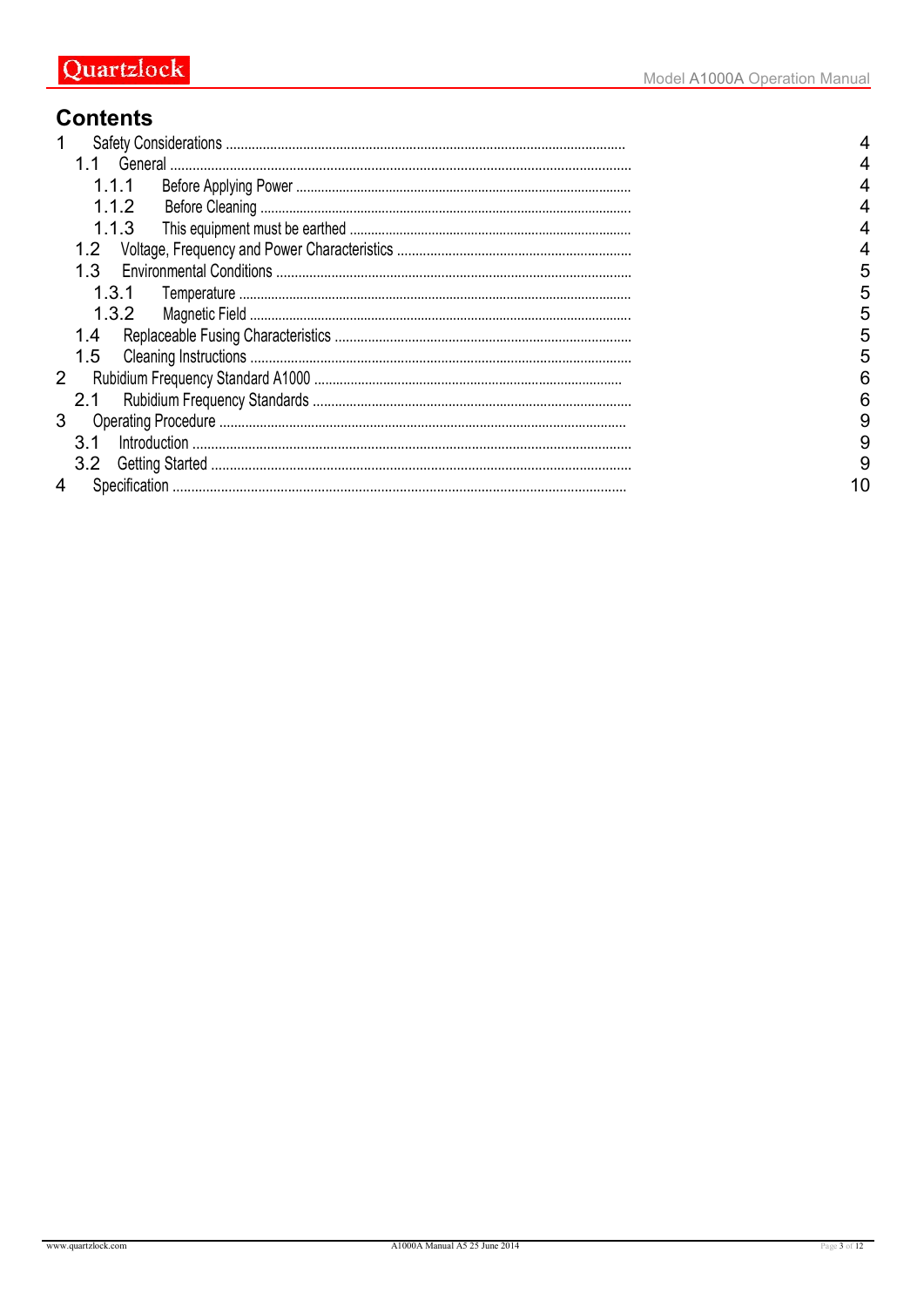# **1 Safety Considerations**

## *1.1 General*

This product and related documentation must be reviewed for familiarisation before operation. If the equipment is used in a manner not specified by the manufacturer, the protection provided by the instrument may be impaired.

#### **1.1.1 Before Applying Power**

Verify that the product is set to match the available line voltage and the correct fuse is installed.

#### **1.1.2 Before Cleaning**

Disconnect the product from operating power before cleaning.

#### **WARNING**

**Bodily injury or death may result from failure to heed a warning. Do not proceed beyond a warning until the indicated conditions are fully understood and met.**

#### **CAUTION**

**Damage to equipment, or incorrect measurement data, may result from failure to heed a caution. Do not proceed beyond a caution until the indicated conditions are fully understood and met.**

#### **1.1.3 This equipment must be earthed**

An uninterruptible safety earth ground must be maintained from the mains power source to the product's ground circuitry.

#### **WARNING**

**When measuring power line signals, be extremely careful and use a step down isolation transformer whose output is compatible with the input measurement capabilities of this product. The product's front and rear panels are typically at earth ground. Thus, never try to measure AC power line signals without an isolation transformer.**

#### **WARNING**

**Instructions for adjustments when covers are removed and for servicing are for use by service-trained personnel only. To avoid dangerous electrical shock, do not perform such adjustments or servicing unless qualified to do so.**

#### **WARNING**

**Any interruption of the protective grounding conductor (inside or outside the instrument) or disconnecting of the protective earth terminal will cause a potential shock hazard that could result in personal injury. Grounding one conductor of a two conductor out-let is not sufficient protection.**

Whenever it is likely that the protection has been impaired, the instrument must be made inoperative and be secured against any unintended operation.

If the instrument is to be energised via an autotransformer (for voltage reduction) make sure the common terminal is connected to the earthed pole terminal (neutral) of the power source.

Instructions for adjustments while the covers are removed and for servicing are for use by service-trained personnel only. To avoid dangerous electrical shock, do not perform such adjustments or servicing unless qualified to do so.

For continued protections against fire, replace the line fuse(s) with fuses of the same current rating and type (for example, normal blow time delay). Do not use repaired fuses of short-circuited fuse holders.

#### *1.2 Voltage, Frequency and Power Characteristics*

Voltage 90-240V AC

Frequency 40-60Hz

Power characteristics 500mA Max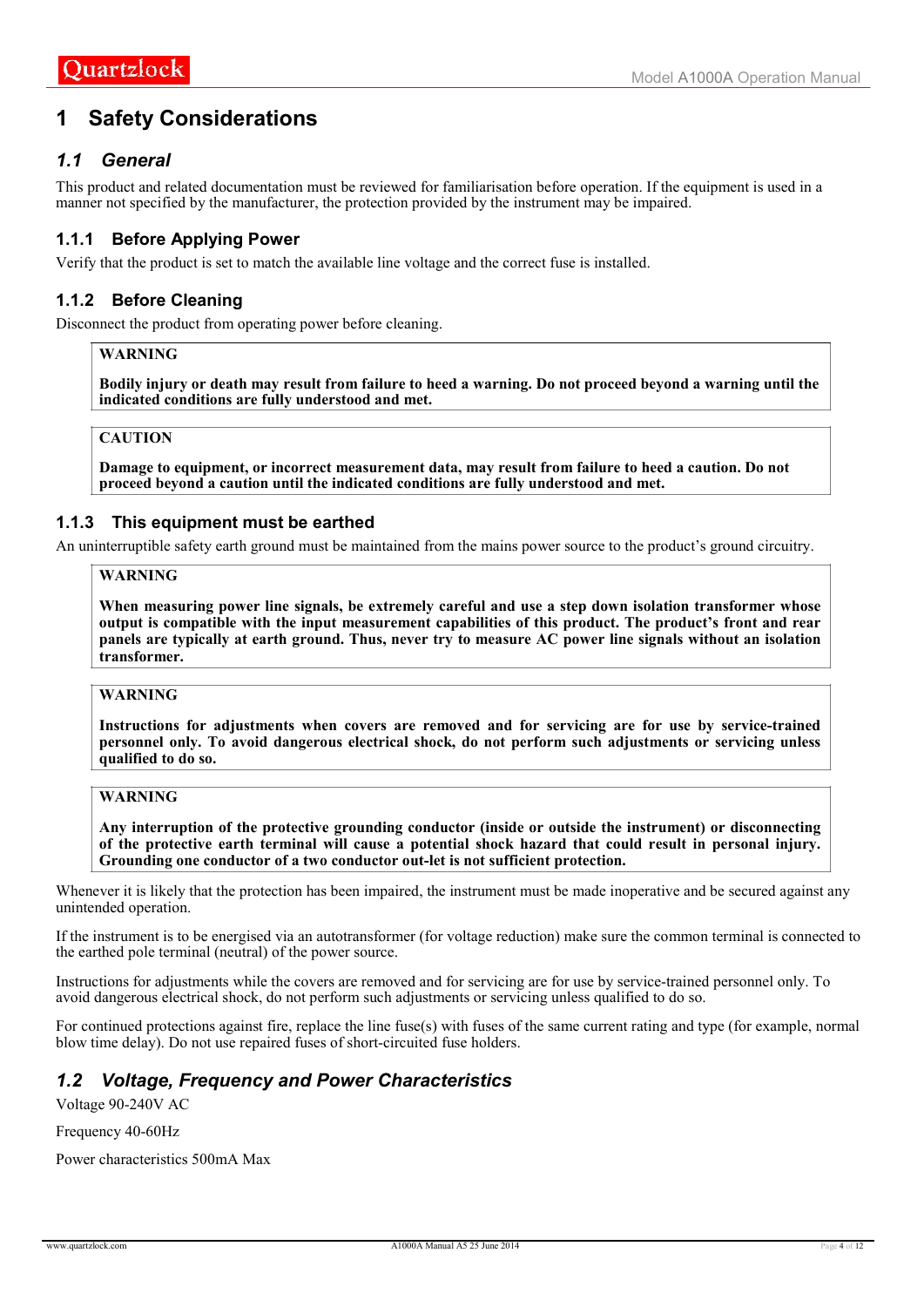## *1.3 Environmental Conditions*

#### **1.3.1 Temperature**

| Sensitivity          | $\leq$ 2x10 <sup>-11</sup> / Gauss   |
|----------------------|--------------------------------------|
| 1.3.2 Magnetic Field |                                      |
| Storage              | -40 $^{\circ}$ C to +85 $^{\circ}$ C |
| Operating (ambient)  | $-10^{\circ}$ C to $+55^{\circ}$ C   |

| Sensitivity          | $\leq$ 2X10 / Gauss       |
|----------------------|---------------------------|
| Atmospheric Pressure | $-60m$ to $4000m$         |
|                      | $\langle 1x10^{-13}/mbar$ |

## *1.4 Replaceable Fusing Characteristics*

800mA time-lag HBC

## *1.5 Cleaning Instructions*

To ensure long and trouble operation, keep the unit free from dust and use care with liquids around the unit.

Be careful not to spill liquids onto the unit. If the unit does get wet, turn the power off immediately and let the unit dry completely before turning it on again.

Clean with a damp (with water) cloth.

Never spray cleaner directly onto the unit or let liquid run into any part of it. Never use harsh or caustic products to clean the unit.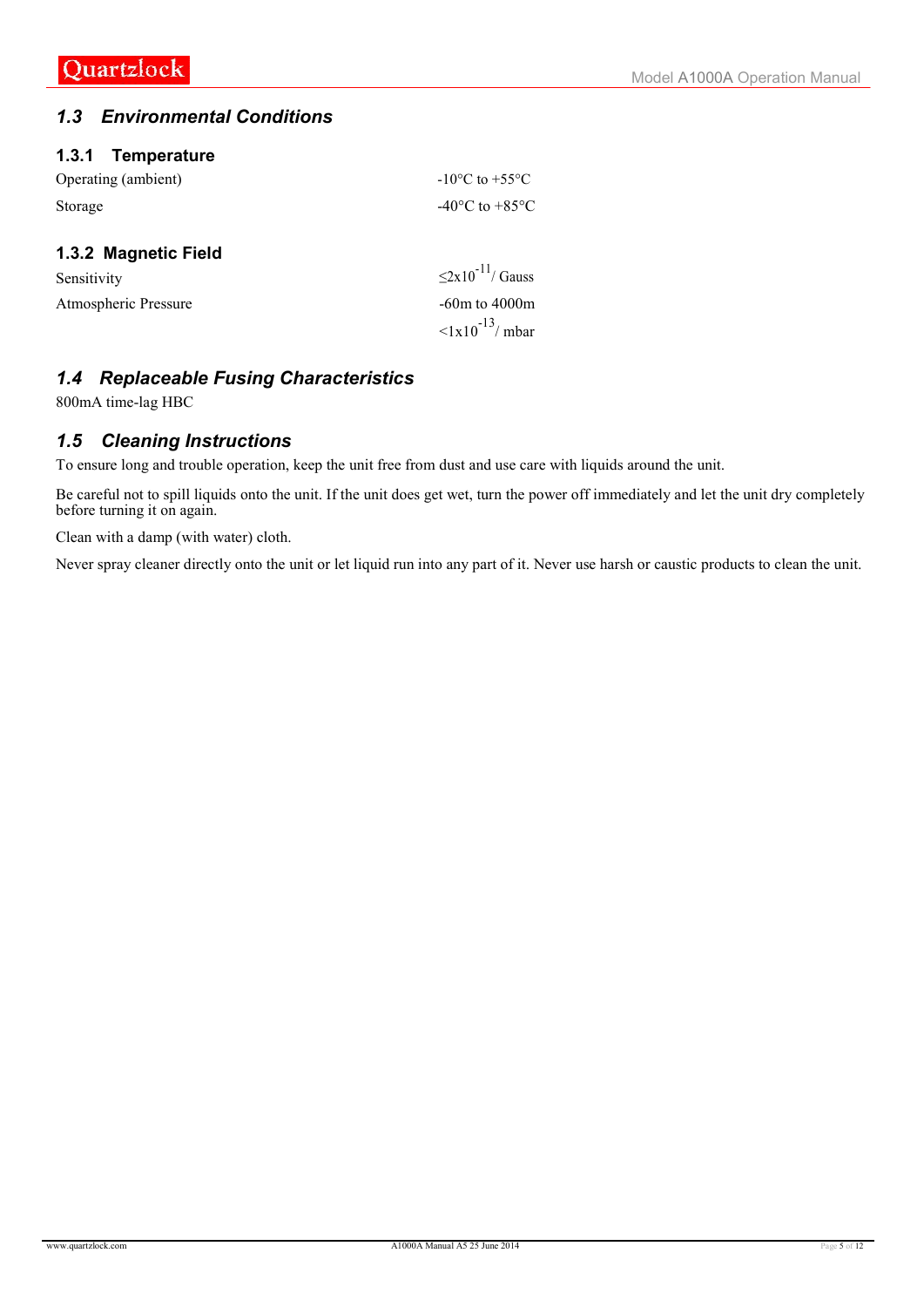# **2 Rubidium Frequency Standard A1000**

## *2.1 Rubidium Frequency Standards*

A Rubidium frequency standard owes its outstanding accuracy and superb stability to a unique frequency control mechanism. The resonant transition frequency of the Rb 87 atom (6,834,682,614 Hz) is used as a reference against which an OCXO output is compared. The OCXO output is multiplied to the resonance frequency and is used to drive the microwave cavity where the atomic transition is detected by Electro-optical means. The detector is used to lock the OCXO output ensuring its medium and long-term stability.

The first realised Rubidium frequency standard arose out of the work of Carpenter (Carpenter et al 1960) and Arditi (Arditi 1960). It was a few years until the first commercial devices came onto the market and this was primarily due to the work of Packard and Schwartz who had been strongly influenced by the work of Arditi a few years before on Alkali atoms (of which Rb 87 is one). Unlike much of the research done into frequency standards at that time, practical realization of a Rubidium maser was high on the researchers' agenda. This was mainly due to an understanding that such a device would have extremely good short-term stability relative to size and price. In 1964, Davidovits brought such research to fruition, with the first operational Rubidium frequency standard.

The Rubidium frequency standard, like its more expensive cousin, the Hydrogen maser, may be operated either as a passive or as an active device. The passive Rubidium frequency standard has proved the most useful, as it may be reduced to the smallest size whilst retaining excellent frequency stability. The applications for such a device abound in the communication, space and navigation fields.

The Rubidium frequency standard may be thought of as consisting of a cell containing the Rubidium in its vapour state, placed into a microwave cavity resonant at the hyperfine frequency of the ground state. Optical pumping ensures state selection. The cell contains a buffer gas primarily to inhibit wall relaxation and Doppler broadening. The Rubidium frequency standard essentially consists of a voltage controlled crystal oscillator, which is locked to a highly stable atomic transition in the ground state of the Rb 87 atom.

There are several reasons why Rubidium has an important role to play as a frequency standard. Perhaps more important is its accuracy and stability. Accuracy is comparable with that of the standard Caesium with an operating life approximately 5 times that of Caesium. Moreover the stability of a Rubidium frequency standard over short time-scales -100s of seconds- betters that of Caesium (Caesium is more stable over longer time periods, in the regions of hours to years).

There are, however, a few drawbacks to the use of Rubidium as a frequency standard. In the past, these included the limited life of the Rubidium lamp (since improved to >10 years), The Caesium is affected to a greater degree than this, whilst the Hydrogen Maser operates differently and is not affected. The thermal stability of Rubidium is inferior to that of Caesium or Hydrogen Masers, and the Rubidium previously required frequency access to a primary reference signal or synchronization source to maintain long-term Caesium level accuracy.

The cost of a Rubidium frequency standard is significantly cheaper than a Caesium, with a much reduced size and weight. Due to its small size, low weight and environmental tolerance the Rubidium frequency standard is ideal for mobile applications. Indeed,

Rubidium atomic clocks are beginning to be implemented into the new generation of GPS satellites. This is in part due to the extended life of the Rubidium physics package compared to that of Caesium. The Rubidium is also extremely quick to reach operational performance, within 10 minutes reaching 5 parts in 10.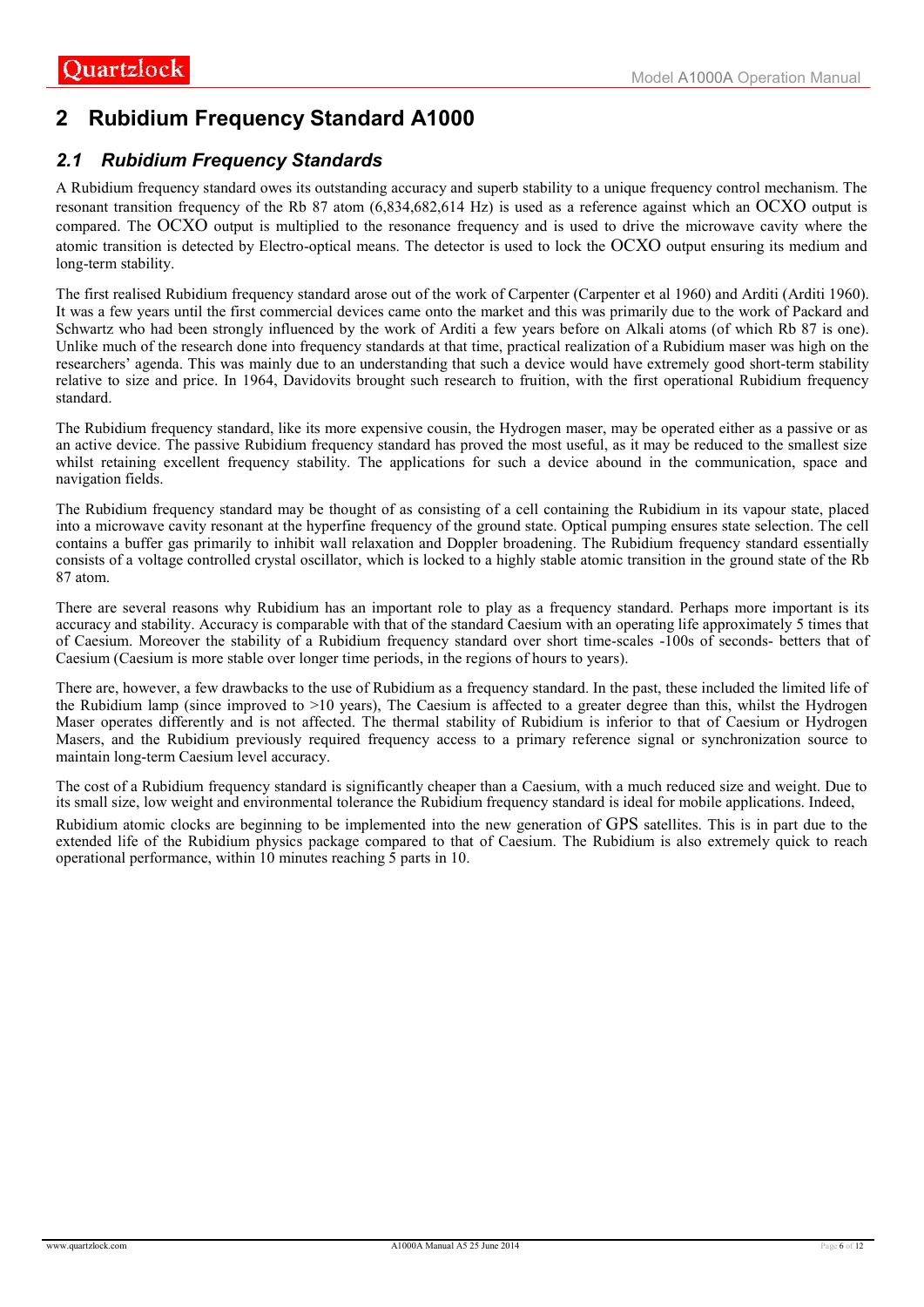# **3 Front Panel**

## *3.1 AC Power Supply Indicator*

When illuminated indicates that the unit is connected to the AC Power Supply and switched on.

## *3.2 Information Display*

During the warm-up period the following messages will be displayed.



#### *3.3 Lock Indicator*

When Illuminated indicates that the unit is locked and optimum stability has been achieved.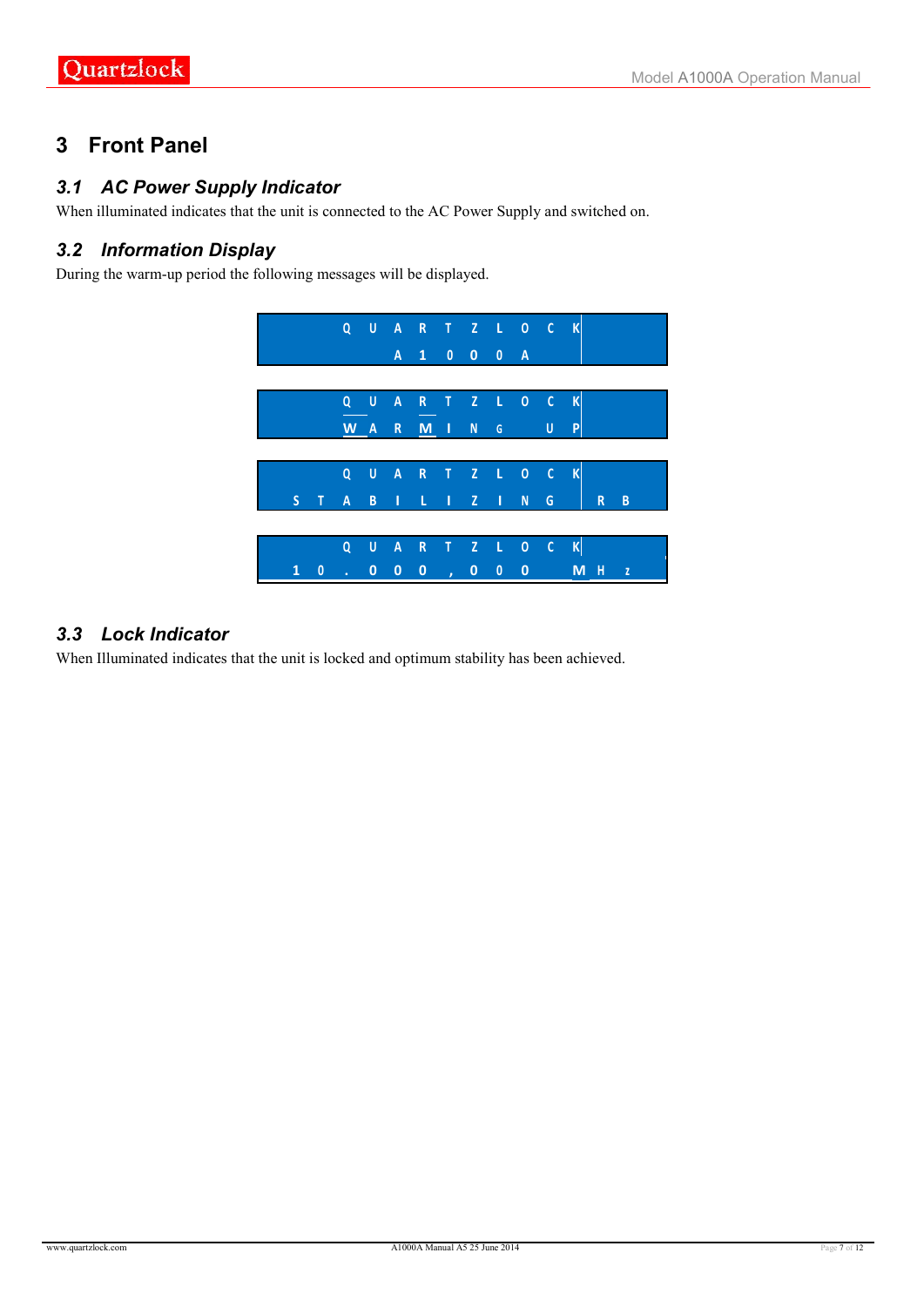# **4 Rear Panel**

## *4.1 AC Power Connection*

Standard IEC connector enabling connection of AC input supply of 90 ... 240Vac.

#### *4.2 Power Switch*

When switched on is indicated by the AC power supply indicator on the front panel.

## *4.3 Clock Outputs 1 – 12*

BNC connections for the 10MHz clock outputs for connection to the external reference input on the additional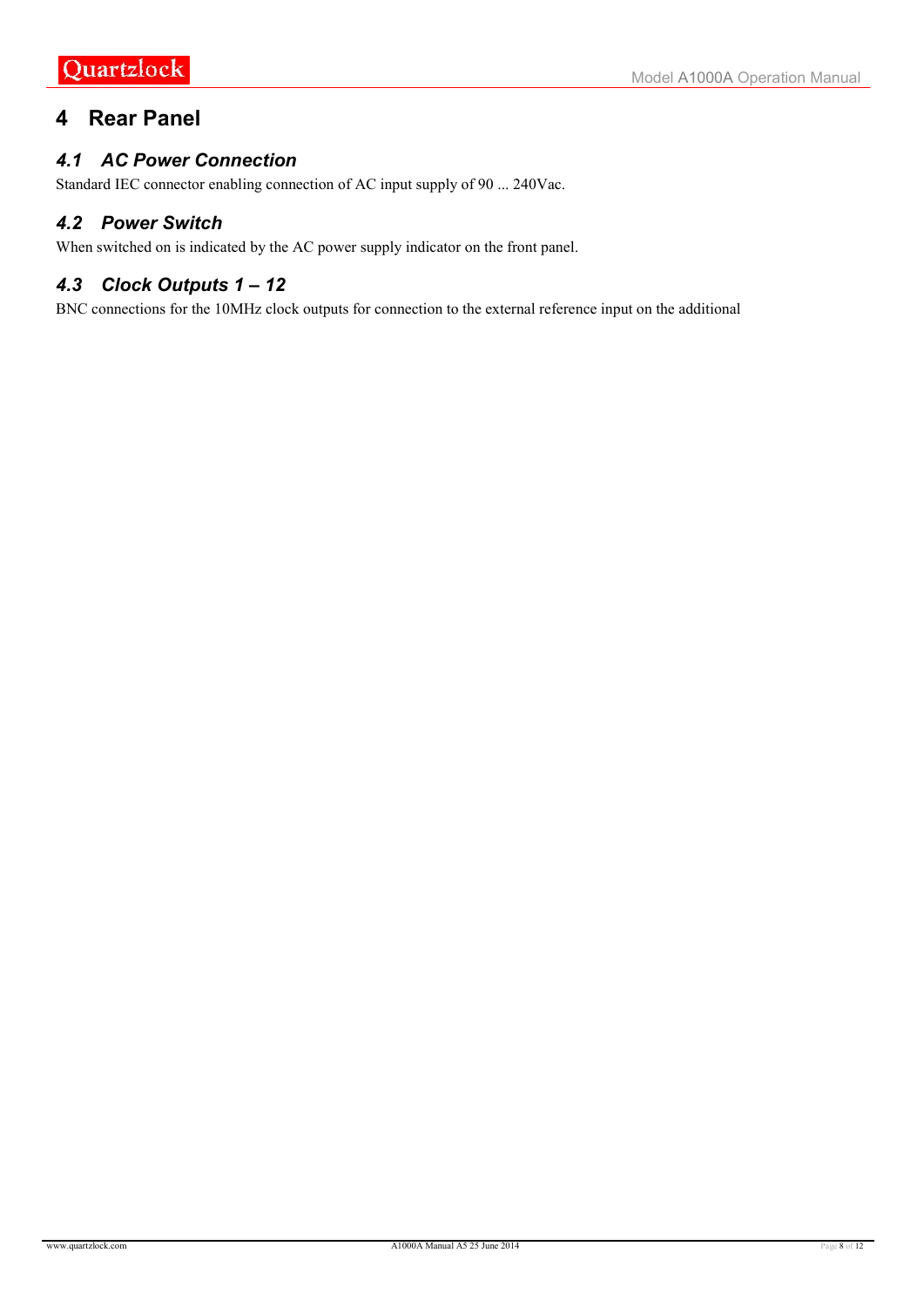## **5 Operating Procedure**

#### *5.1 Introduction*

The A1000A instrument contains a number of principal internal modules:

- 1) The Rubidium Atomic Frequency Standard
- 2) The Associated power supply.
- 3) Active Noise Filter
- 4) Distribution Amplifier

Additionally a small indicator is fitted to the front panel to monitor performance of the Rubidium.

## *5.2 Getting Started*

Prior to installation the following should be considered: -

- 1. The instruments ventilation outlets and fan should not be obstructed with sufficient space for air circulation.
- 2. The instrument should not be placed next to any heat sensitive equipment, as the surface temperature of the A1000A may reach temperatures of  $55^{\circ}$ C.
- 3. In order to minimise any frequency instabilities the instrument should not be placed near any equipment that generates strong magnetic fields or areas prone to excess shock or vibration. Always use screened coaxial cables for connection between the A1000A and the equipment to be referenced.

4. Where possible ensure 50mm of clearance between none screened audio cables and the output cables from the A1000A. Connect the mains supply to the unit (at the rear) and switch on.

The 'ON' indicator LED' will come on immediately the power is switched on, and it will remain

on. The 10 MHz is available from the appropriately labelled BNC socket(s) at the rear of the unit.

The units' warm time is approximately 20 minutes. Frequency stabilization time is up to 45 minutes depending on the detailed specification of the particular Rubidium fitted.

All outputs are fed to the rear mounted BNC sockets, which are appropriately labelled.

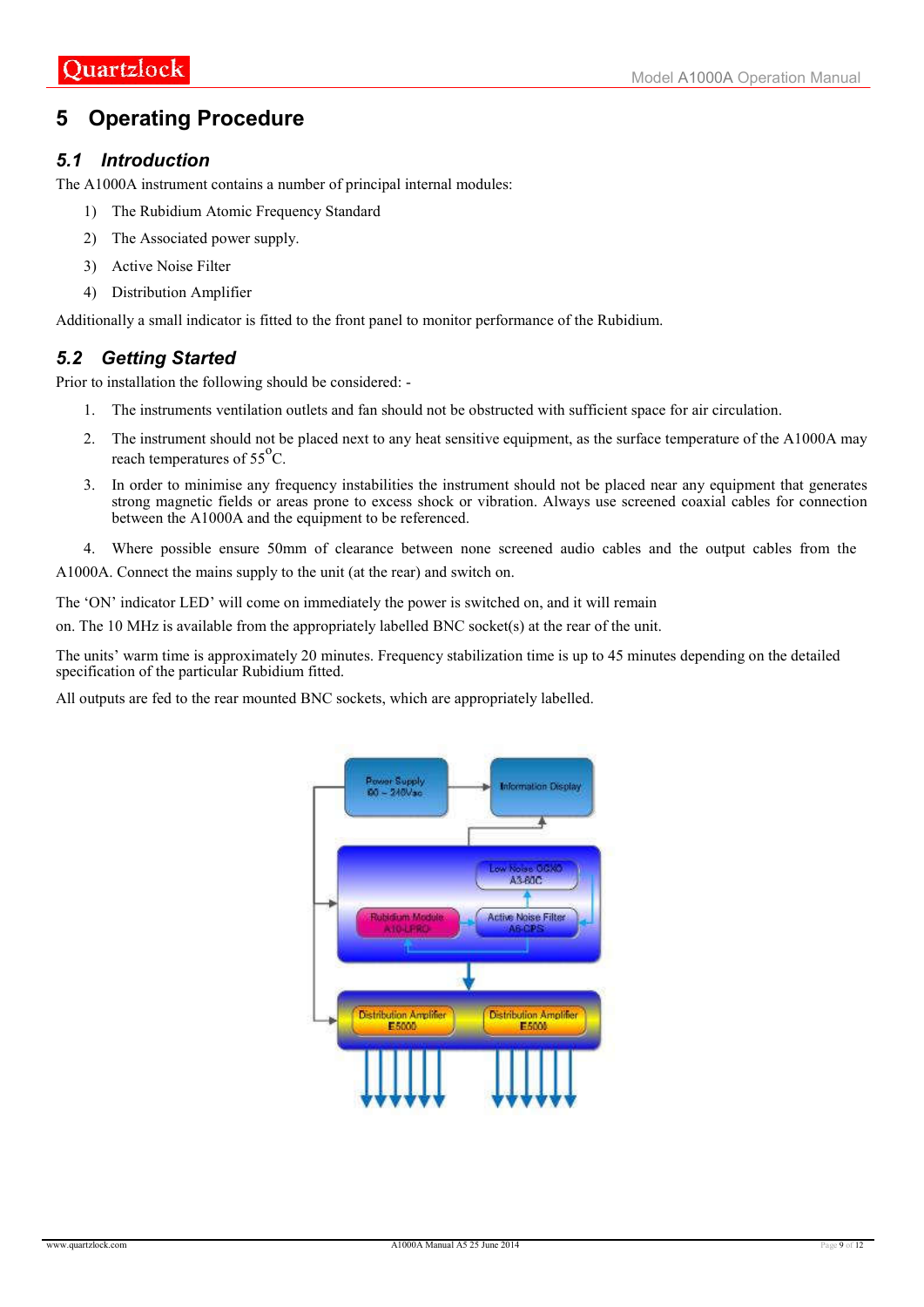# **Specification**

| 1. No of outputs:          |                                       |
|----------------------------|---------------------------------------|
| 10MHz<br>a.                | 12                                    |
| 2. Output Characteristics: |                                       |
| Impedance:<br>a.           | $50 \Omega$ nominal                   |
| Level:<br>$\mathbf{b}$     | $+8$ dBm $\pm 2$ dBm into 50 $\Omega$ |
| Output SWR:<br>$c_{\perp}$ | 1.2:1                                 |
| 3. Short Term Stability:   |                                       |
| 1s<br>a.                   | $0.005$ PPB $(5x10^{-12})$            |
| b. 10s                     | $0.005$ PPB $(Sx10^{-12})$            |
| c. $100s$                  | $0.005$ PPB $(5x10^{-12})$            |
| d.<br>1 day                | 0.01 PPB $(1x10^{-11})$               |
| 4. Aging                   |                                       |
| 1 month<br>a.              | 0.003 PPB $(3x10^{-12})$              |
| $b_{-}$<br>1 year          | 0.04 PPB $(4x10^{-11})$               |
| 5. Phase Noise             |                                       |
| 1Hz<br>$a_{-}$             | 110dBc                                |
| b. 10Hz                    | 140dBc                                |
| c. $100Hz$                 | 145dBc                                |
| d. 1kHz                    | 155dBc                                |
| 10kHz<br>e.                | 157dBc                                |
| 6. Harmonics:              |                                       |
| Second harmonic<br>a.      | $\leq -40$ dBc                        |
| 7. Spurious Outputs:       |                                       |

**8. Mechanical**



 $<$  -80 dBc

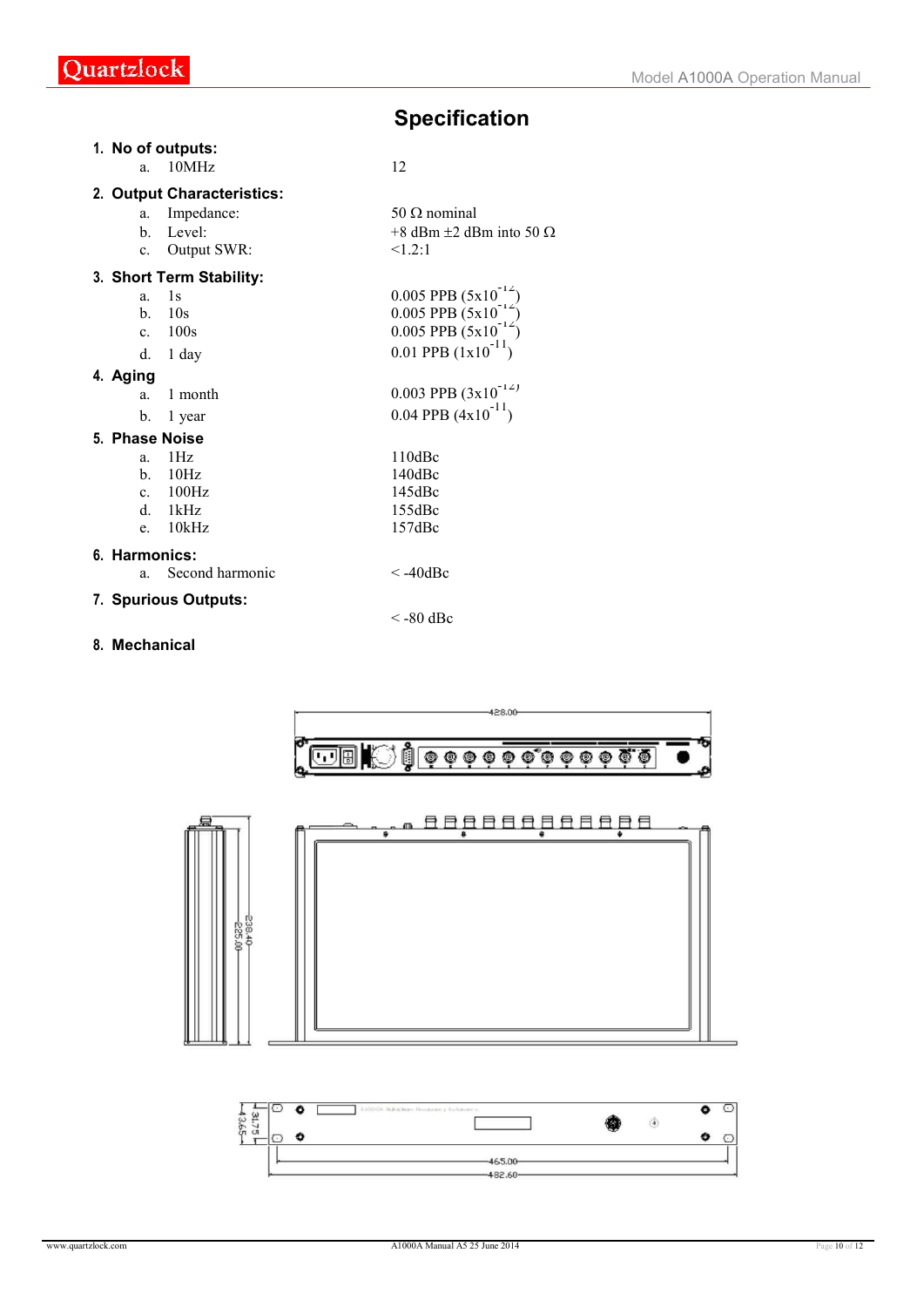